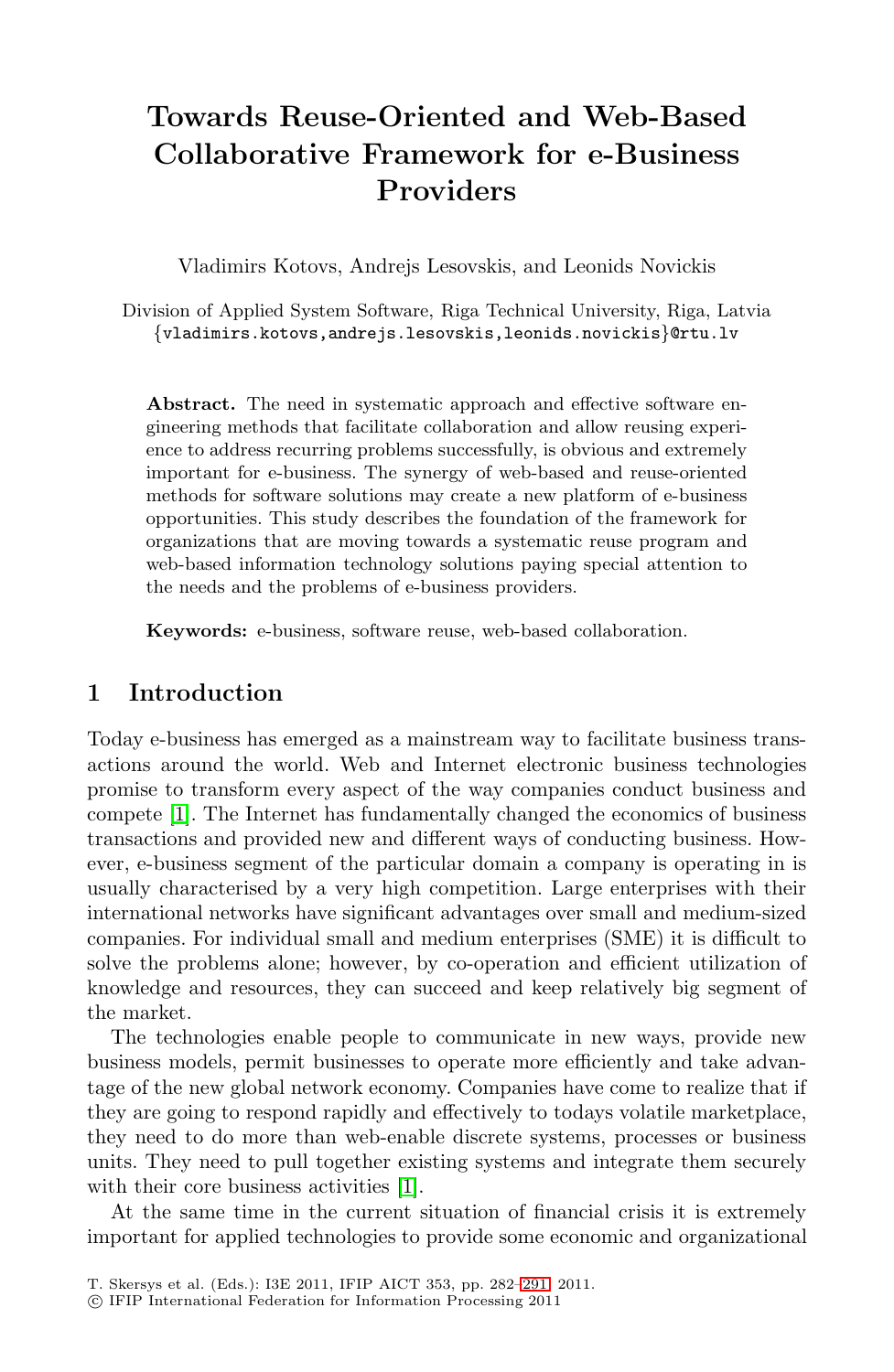benefits by reducing development and operating costs, and by efficient utilization of development knowledge and corporate expertise. The need in systematic approach and effective software engineering methods, which allow reusing experience to address recurring problems successfully, is obvious and important for e-business providers.

With more than 40-year history reuse is recognized as an important mechanism to improve software quality and development productivity [2]. Today, we are just at the start of this challenge but we believe that the synergy of web-based and reuse-oriented methods for software solutions may create a new platform of e-business opportunities.

The paper presents the review of the ongoing joint research activities related to the introduction of systematic software reuse and web-based collaboration in the enterprise paying special attention to the needs and the problems of e-business providers. The following sections discuss current limitations and expected benefits of the research. It is followed by the review of proposed reuse-oriented and web-based collaborative frameworks. Finally, the conclusions are made and future work is discussed in the last section.

# **2 Expected Benefits and the Main Drivers of the Research**

The following bottlenecks and limitations have been identified as the main drivers for our joint research activities:

- *•* The existing IT solutions usually support separate stages of business processes and are not focused on integrated web-based solutions that provide an opportunity to manage core business activities within the whole company or across the entire value chain from customers to suppliers.
- *•* Intermodal collaboration among e-business service providers usually isn't effectively organized.
- *•* Existing efforts to attain the main objective of software reuse in the ebu[sin](#page-9-3)ess domain rendered some successful stories, however, to benefit in more systematic and repeatable way, additional research is needed.
- Reuse requires up-front investments in infrastructure, methodology, training and tools without pay-offs being realized immediately and cannot be widely achieved in organizations without support of top-level management. However, reuse will only succeed, if it makes good business sense, and it will only be chosen, if a good case can be made that it is the best alternative choice for the use of capital [3].
- Reusing of large-scale system components is a problem too hard to be solved in general way. It is more effective when systematically applied in the context of families of related systems and thus is domain-dependent.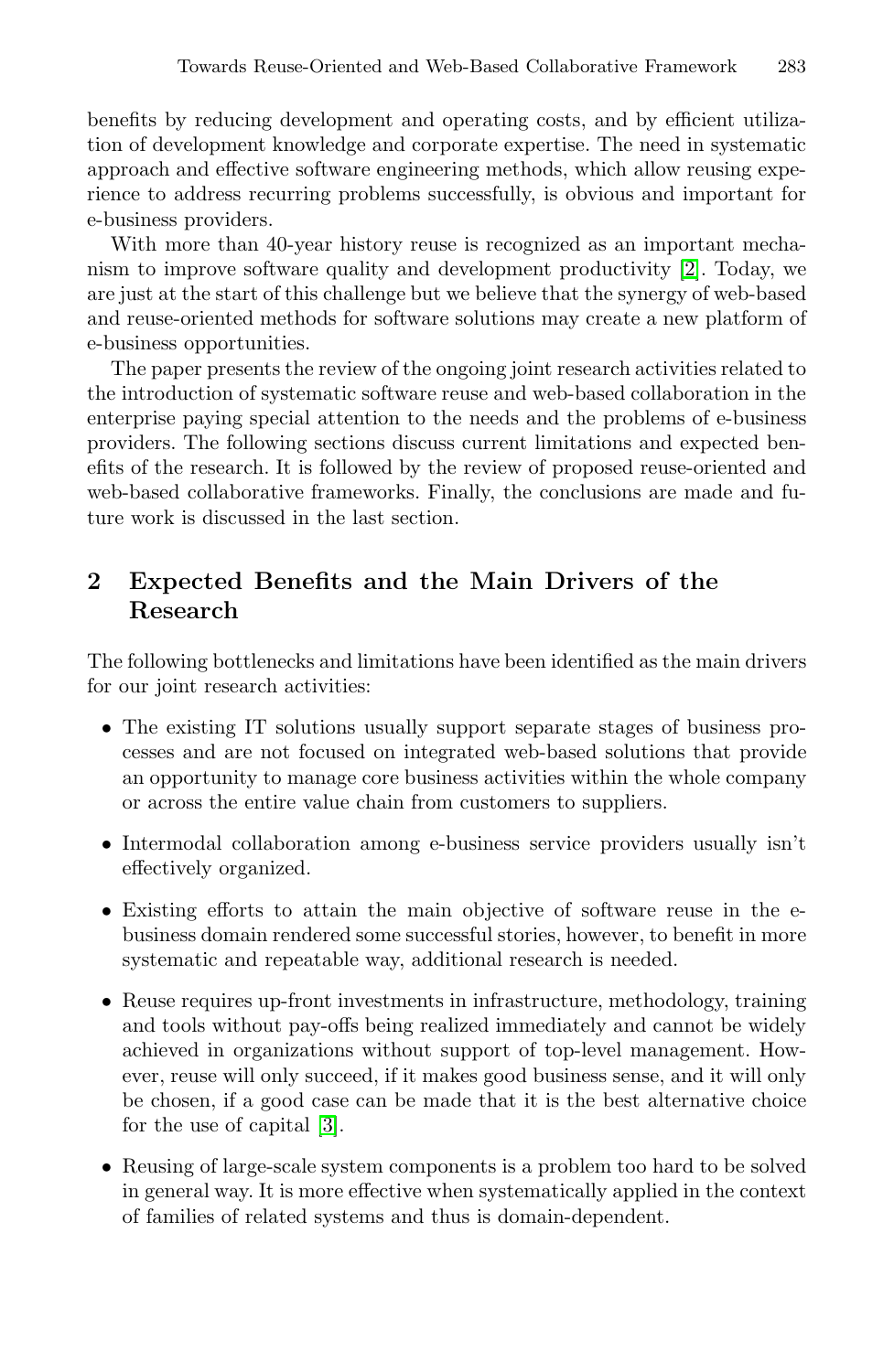#### 284 V. Kotovs, A. Lesovskis, and L. Novickis

The expected advances and benefits of the research are the following:

- The reuse-oriented framework for organizations that are moving towards an effective reuse program composed of different aspects of software reuse and related practices. The final goal is to ingrain reuse into an organizations entire software production process [4]. A formalized process increases the ch[an](#page-9-4)ce that the project success can be repeated, facilitates adherence to the established best practices, standardization of practices across multiple projects, and helps less-expert developers to succeed via reliance on a standard process. Additionally, the framework expected to define effective measuring of economic benefits of the software reuse and development costs, where operational and strategic benefits are defined and quantified within the context of broader business strategy. However, each organization should analyse its own needs, define the key benefits, identify and remove impediments, and manage risks [5].
- The methodology for Internet-based Collaborative Framework (ICF) development is based on advanced web technologies. ICF provides the adaptation mechanism to distinct between different target groups (technology supplier, technology receiver, technology transfer facilitator). ICF is also expected to provide easy commercialization and adaptation of technology transfer process (Fig. 1).



Fig. 1. General scheme of technology transfer process

# **3 Reuse-Oriented F[ra](#page-9-5)mework for e-[B](#page-9-2)usiness Providers**

Software reuse is the process of creating software systems from existing software rather than building them from scratch, whereby an organization defines a set of systematic operating procedures to specify, produce, classify, retrieve, and adapt software artefacts with the purpose of using them in its development activities [6], so that similarities in requirements and/or architecture between applications can be exploited to achieve substantial benefits [7]. Our retrospective analysis of the origins and main contributions in the research area performed in [2] outlines that software reuse is multidisciplinary and has deep and complex interactions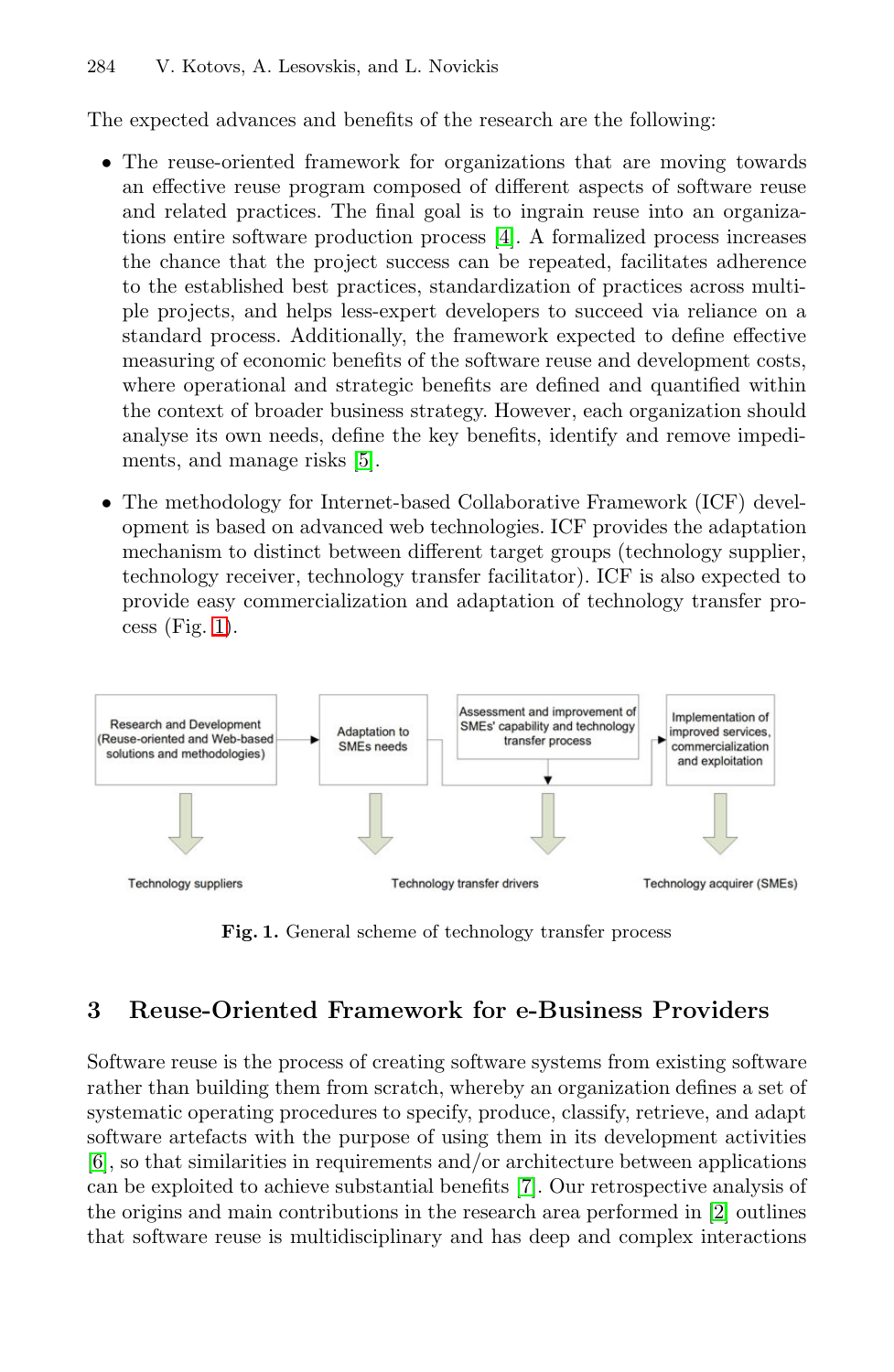| <b>Benefits of reuse</b> | Description                                                                     |
|--------------------------|---------------------------------------------------------------------------------|
| Gains in quality         | Quality of particular component could be improved be-                           |
|                          | cause of accumulated error corrections                                          |
| Gains in reliability     | The use of a component in several systems increases the                         |
|                          | chance of errors to be detected and improves confidence                         |
|                          | in that component                                                               |
|                          | Gains in productivity Productivity could be achieved due to less design and     |
|                          | code to be developed                                                            |
|                          | Gains in performance Extensive reuse can be worth the effort invested in opti-  |
|                          | mizations, that may yield better performance of a reused                        |
|                          | component                                                                       |
|                          | Reduction of mainte-Fewer defects and reduction of maintenance costs can        |
| nance costs              | be expected when proven quality components have been                            |
|                          | used                                                                            |
|                          | Reduction of product By using reusable artifacts organizations could reduce the |
| time to market           | product time to market which influences the success or                          |
|                          | failure of a software product                                                   |
| Rapid prototyping        | Reusable components can provide an effective basis for                          |
|                          | quick building of a prototype of a software system                              |

**Table 1.** Main benefits of reuse

with many areas of computer science. Table 1 consolidates the main benefits from [8] that can be achieved by the organizations with the maximization of the reuse level.

Directions and components for reuse-oriented framework comply with the following main conclusions that we have obtained through the survey [9] involving software organizations in Baltic regions, whose responses were analysed and used to relate the characteristics of organizations with their reuse experience:

- 72% participants claimed to succeed in projects by the means of software reuse in their organization, and small and medium software organizations presented higher reuse success rates than organizations of a large size.
- *•* Organizations should focus on the development of product families if applicable in the operating business area.
- *•* Attention should be spent on the introduction of process-driven systematic reuse in the organization.
- *•* Organizations should consider using repository for storing and retrieving reusable assets, and a configuration management process should guarantee proper evolution of these assets.

The overall structure of the considered reuse-oriented framework is organized in economic (A), organizational (B), and process (C) dimensions as outlined on Figure 2.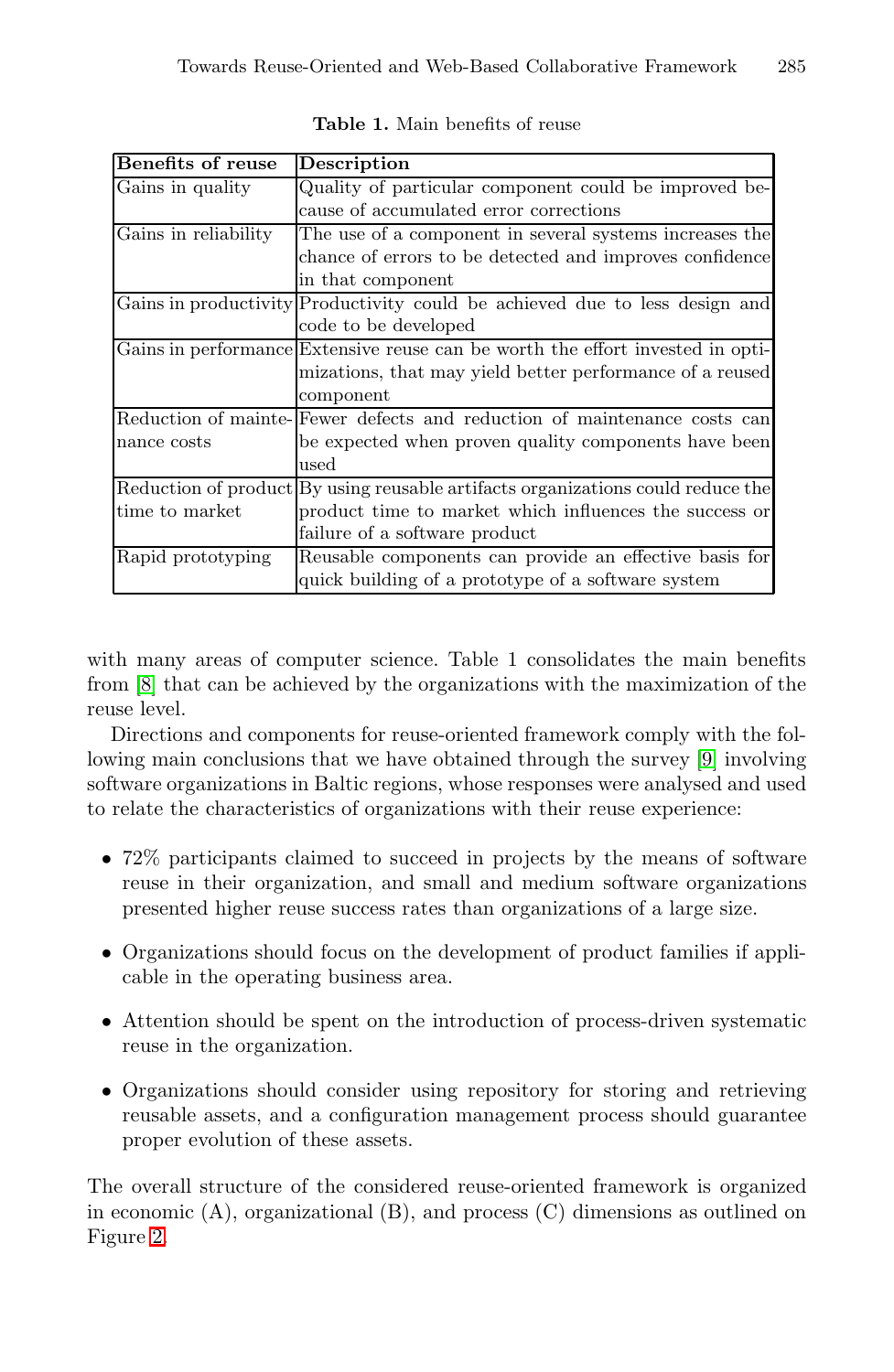#### 286 V. Kotovs, A. Lesovskis, and L. Novickis



**Fig. 2.** The overall structure of reuse-oriented framework

*(A)* From the economic perspective implementing a reuse initiative in a corporate environment requires a decision about when and where capital investment for software reuse is to be made, and whether it will be proactive or reactive [3]. The measuring of economic benefits of the software reuse and development costs should be aligned with the following main principles from [10]:

- *•* Economic value maximization drives reuse investment strategies for the business.
- Strategy drives selection of reuse investments that are actively structured to maximize embedded strategic options.

Economic aspects of software reuse are divided into the following broad classes by [6]:

- **–** Metrics, which reflect attributes that increase the market value of an asset
- **–** Reuse cost estimation techniques and return-on-investment (ROI) models to quantify reuse related decisions.

*(B)* Several approaches exist for establishing a reuse program from the organizational perspective:

- Centralized, with an organizational unit dedicated to developing, distributing, maintaining, and providing training on reusable assets.
- Distributed asset development, where reuse is implemented collaboratively by projects in the same product line.

Reuse environment on the organizational level assumes development of

- **–** Managerial infrastructure in the form of a set of functions, responsibilities, reporting requirements, and reward, which are required to ensure operation of reuse processes
- **–** Technological infrastructure that includes a configuration management and quality assurance functions to support reuse operations, as well as enforcement of testing, verification and asset certification standards.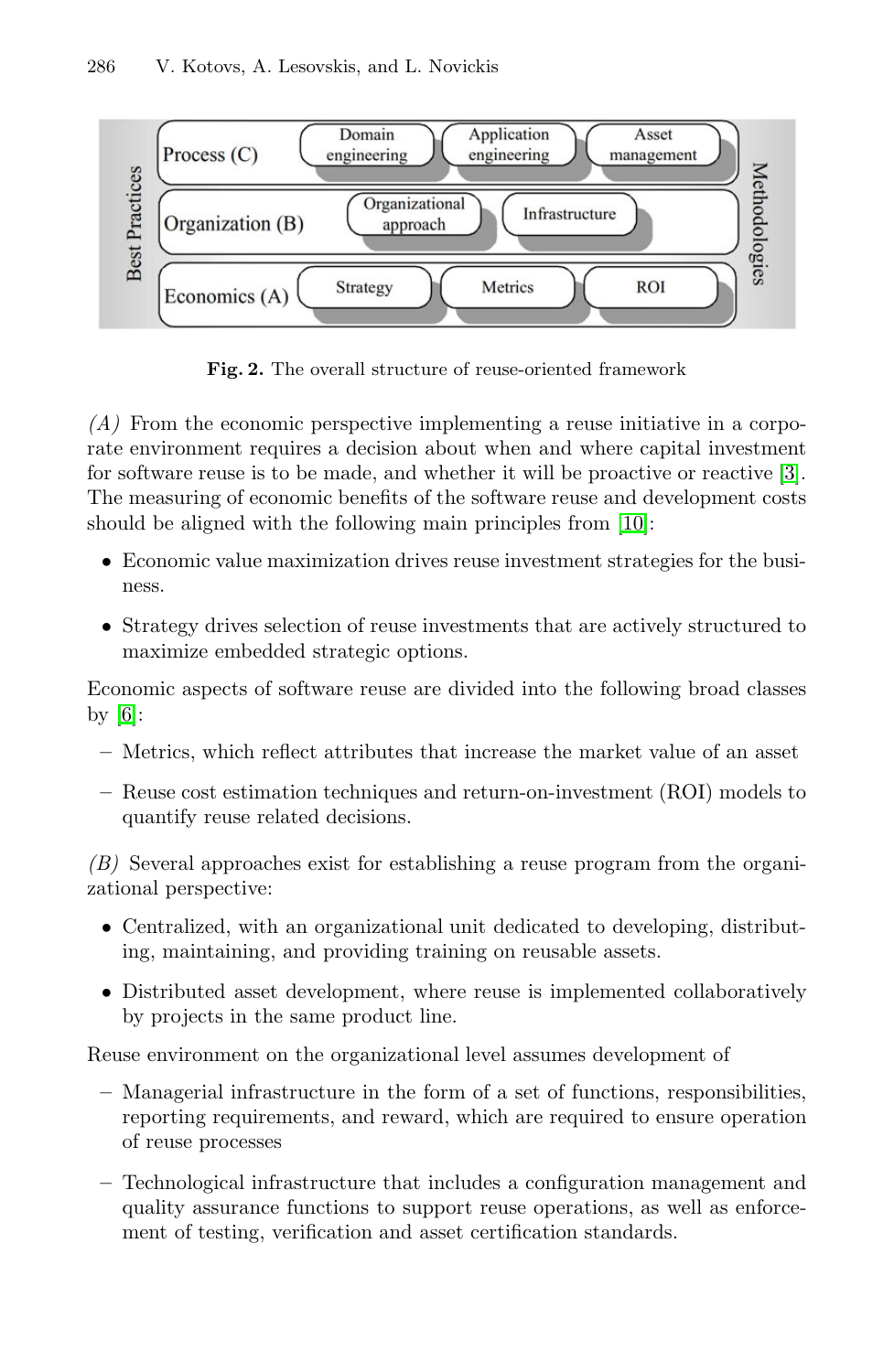*(C)* Process-driven means that the software development is done in accordance with well defined processes that are enforced through management policies. A software process could be defined as a set of activities that lead to the production of a software product [11], and it is important in order to ensure efficiency, reproducibility, homogeneity, and predictable time and effort constraints. As it was noted already, a key concept of systematic reuse is the domain, which may be defined as an application area or, more formally, a set of systems that possess similar functionality and share design decisions. By domain-specific reuse we assume, that the reusable assets, the development processes, and the supporting technologies are appropriate to the application domain for which the software is being developed.

It is common to identify three main stakeholders in the process of software reuse within an organization: corporate management, domain engineering and application engineering teams. By reviewing the tasks of each of these stakeholders, the following top-level reuse related activities can be identified:

- Asset production identification, development and classification of reusable artefacts
- *•* Asset usage locating and evaluating assets, and achieving their actual reuse by integrating them into applications being developed
- Asset management asset storage, repository management, and asset dissemination
- Maintenance and support support for asset usage, methodological support, and corrective and evolutionary maintenance of assets
- *•* Reuse [ma](#page-9-7)nagement introducing and monitoring reuse within a company or department.

To support reuse, software processes have to consider two facets: developing for reuse and developing with reuse. As a result comparing to conventional monolithic set of tasks organizations are responsible for providing and maintaining software systems, software reuse introduces a differentiation between the tasks related to the production of reusable assets and the tasks related to the production of end-user applications [12]. Such two-life-cycle approach with generalized activities schematically displayed on Figure 3 is commonly referred as domain and application engineering, which address development for reuse and development with reuse respectively.

From the technical point of view the e-business provider development within the proposed framework should rely on the best practices and appropriate supporting methodologies facilitating global visibility, integration and collaboration as noted in section 1. The Internet-based collaborative framework (ICF) as discussed in the next section aimed to provide a facade for several advanced IT solutions in order to support e-business.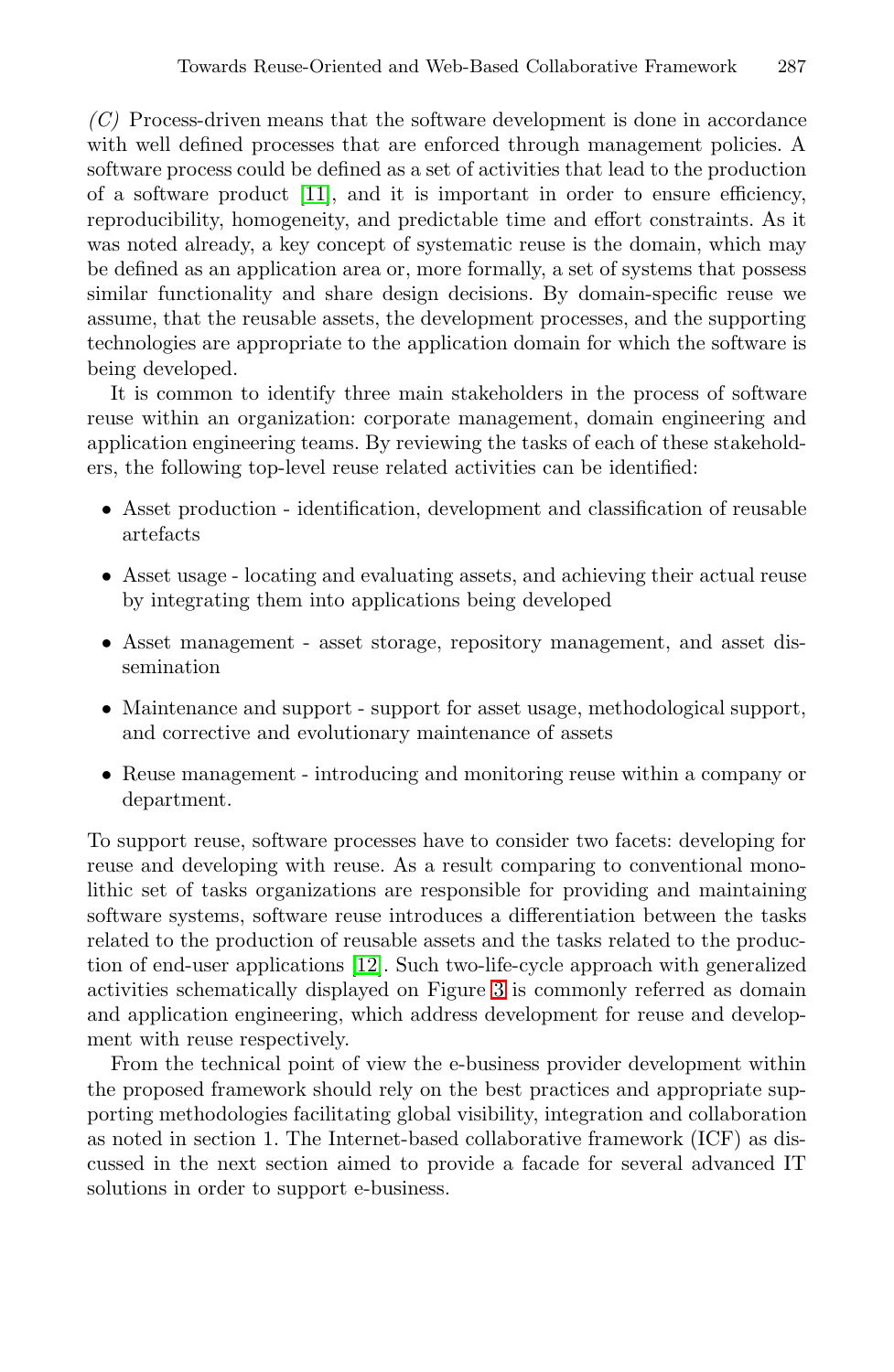#### 288 V. Kotovs, A. Lesovskis, and L. Novickis



**Fig. 3.** The two-life-cycle model of domain and application engineering [13]

### **4 Internet-Based Collaborative Framew[ork](#page-9-8) for e-Business Providers**

E-business denotes using computer-mediated networks to perform a wide range of commercial transactions, to automate and transform business processes at the firm level, and to manage more effectively value chains across firms. In addition to e-commerce, customer service and support applications, e-business can include human-resource functions, sales-force automation, supply-chain management and other applications to automate firms' central internal processes [14].

The online environment that supports dynamic e-business should provide the following capabilities:

- *•* Open application interfaces that provide interaction between business partners, service providers, and other participants;
- Open standards that define business transaction processes and would improve automation of business to business (B2B) interactions;
- *•* Internet-based communication methods with opportunity to extend to other public or private systems;
- Easy adaptation to market condition changes.

Web services enable many of these key prerequisites for dynamic e-business solutions. They define a standard way to describe and invoke a Web service interface so that the business application can easily connect to it. In the report entitled Executive Survey: SOA Implementation Satisfaction, Hurwitz & Associates analysts point out that the top reasons for SOA adoption include the expectation of greater reuse in existing and newly-built Web services, business flexibility, ease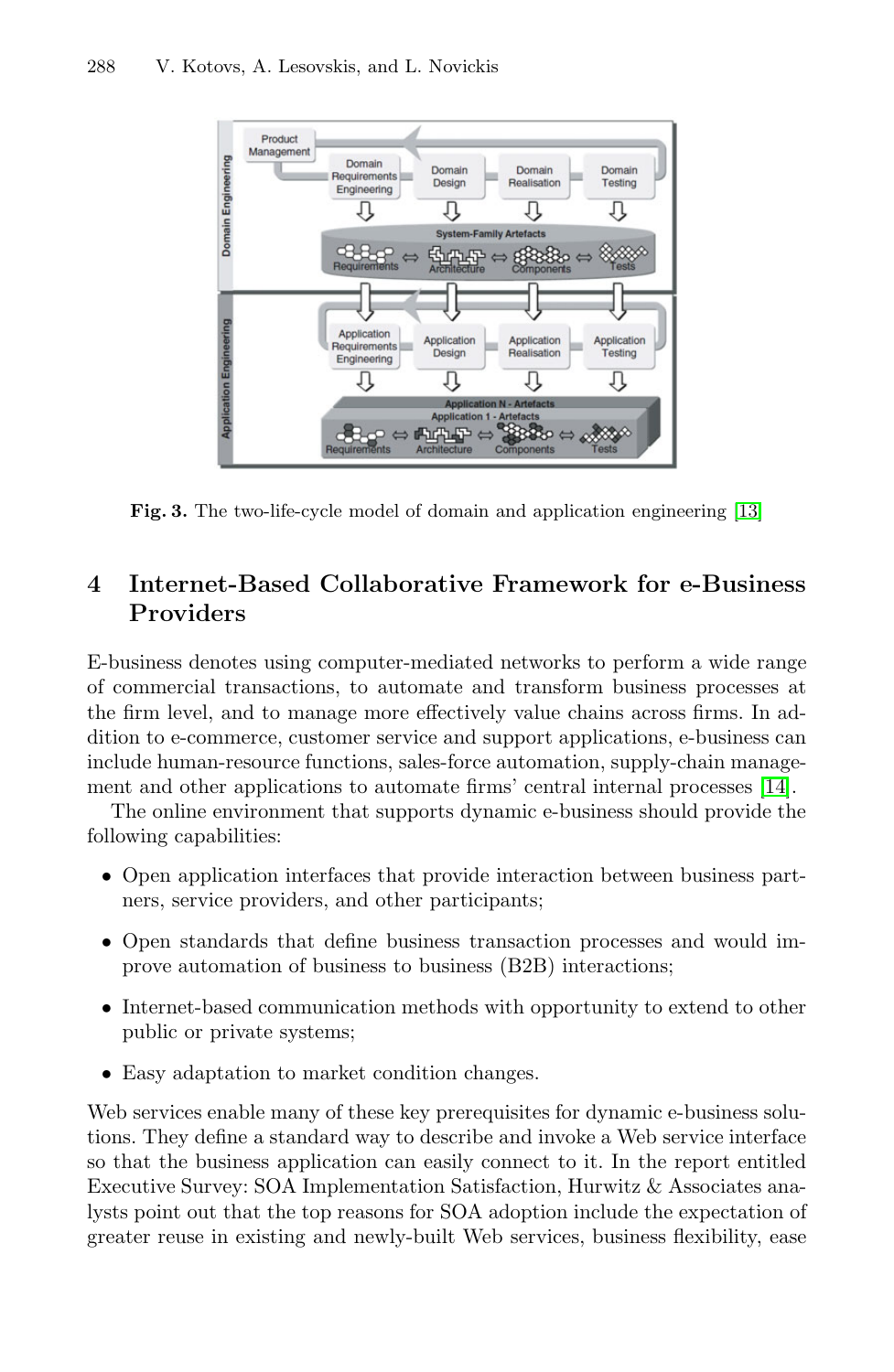of integration and speed of integration with nearly 90% of respondents pointing to service reuse as their number one concern [16].

According to World Wide Web [Con](#page-9-9)sortium (W3C), there are two major classes of Web services:

- REST-compliant Web services, in which the primary purpose of the service is to manipulate XML representations of Web resources using a uniform set of "stateless" operations; and
- Arbitrary Web services, in which the service may expose an arbitrary set of operations (most of the SOAP-based Web services) [15].

REST (Representation State Transfer) provides four familiar operations GET, POST, PUT, and DELETE of the HTTP standard, and make the resource addressing handle the variability. SOAP (Simple Object Access Protocol), on the other hand, permits quite a complex set of XML formatted commands and data transmission options. In contrast with REST which requires HTTP, SOAP messages can be moved by any transport method which can handle Unicode text. But HTTP transport is preferred by many developers because it is more familiar and SOAP with HTTP can tunnel easily over existing firewalls and proxies, without modifications to the SOAP protocol, and can use the existing infrastructure.

Technologies like SOA, Web services, Semantic Interoperable Services, XML, SOAP, and [A](#page-8-0)[JAX](#page-9-10) Web development techniques can be used as a technological platform for the integration. Using these technologies together with the existing enterprise web platforms and portal frameworks (like Liferay, GateIn, WebSphere Portal, JetSpeed, etc), it is possible to design the integrated portals that will provide seamless integration of the various business-related services and data sources. For instance, separate portals that support different logistics business processes along the selected freight rout[e \(w](#page-9-11)ww.elogmar-m.org, ww.containeronlineshop.de, www.e-56.com.cn) are united into one framework with a single entry point (Fig. 4) [17].

An enterprise portal, built with a robust portal product, provides an off-theshelf framework for developing and deploying service-oriented applications. It can serve as a ready-made Web services consumer platform, and enables you to build composite applications, deploy syndicated content from other portals through remote portlets, replace/augment legacy interfacing applications, create common views of data, and facilitate access by mobile and wireless devices [18].

Most of the mentioned above portal frameworks also have personalization features. Personalization provides end-users with an opportunity to customize their version of a portal; thereby, greatly improving end-user performance and satisfaction. Using personalization mechanism, portal administrators can define specific groups which may represent portal users real-life roles (operator, manager, CEO, etc). Depending on their roles, users will have access to the features and content designed for their group.

One of the goals in our test case is the integration of eLogmar portal services with a newly designed portal. We are using NuSOAP Toolkit in eLogmar portal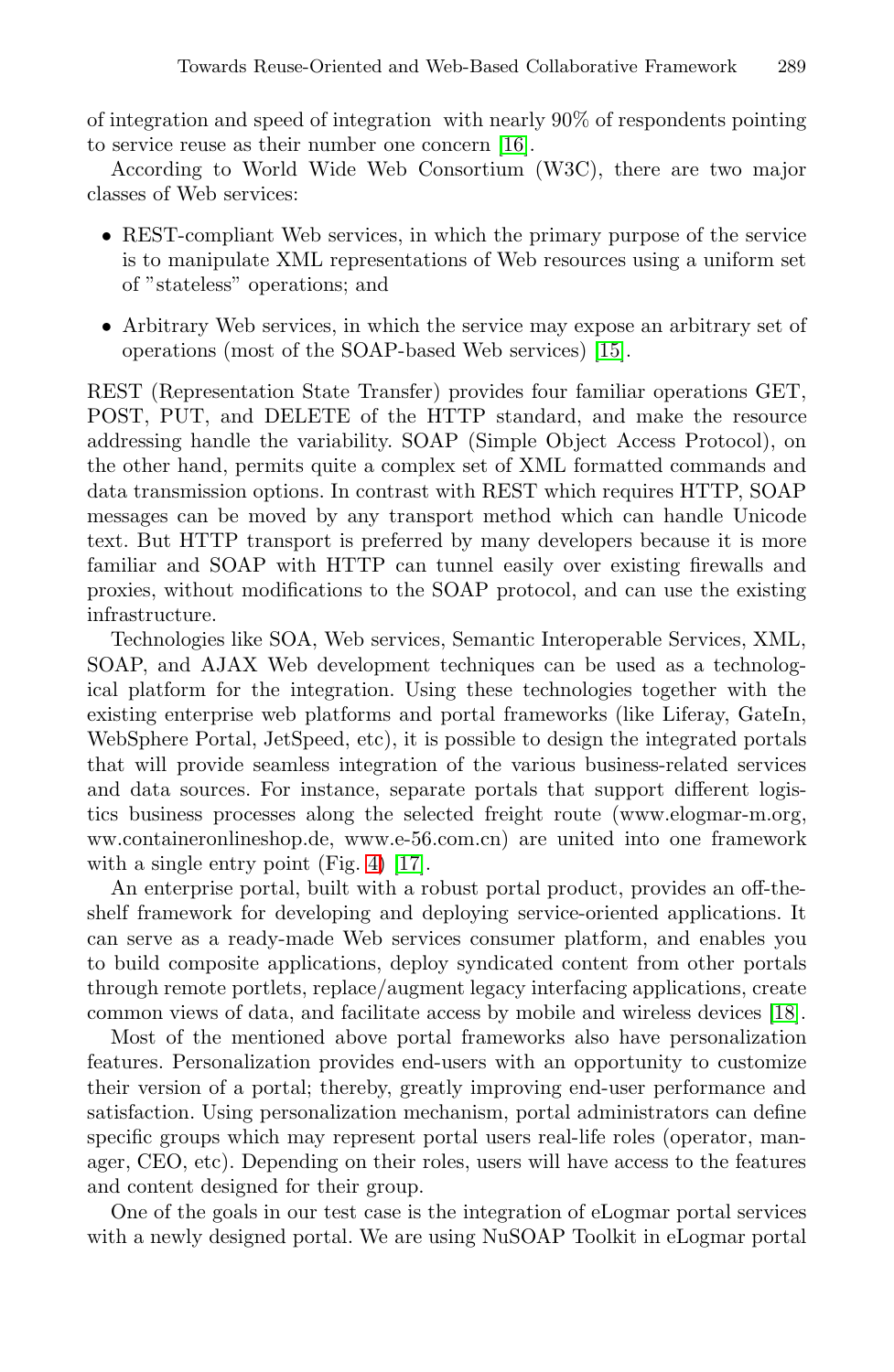

<span id="page-8-0"></span>**Fig. 4.** Integration in ICF

to provide SOAP-based access to system functionality (shipping lines services, freight cost calculation, etc).

# **5 Conclusion**

The need in systematic approach and effective software engineering methods that facilitate global visibility and collaboration and allow reusing experience to address recurring problems successfully, is obvious and extremely important for e-business. The study presents the foundation of the framework for organizations moving towards a reuse program that is organized considering economic, organizational and process aspects of software reuse. Although the work might be still considered to be in its early stages, the study defines the basis, the components and directions for further research activities. Based on our experience in portal development and integration projects, we are currently working on consolidation of best practices and general recomendations for e-business providers. Another important issue concerns maturity of reuse processes without gaps in reuse activities covering steps of domain engineering, domain analysis, design and implementation. The planned future work is related to the formalization of the processual dimension of the proposed framework and methodolodical support of ICF. More attention is planned to be paid to the processes of identification of domain parts reasonable for automation and to systematic software reuse opportunities in the context of Model-Driven Development.

**Acknowledgments.** This work is partly financed by the European Union (European Regional Development Fund) within the Baltic Sea Region Programme 2007-2013 project BONITA (Baltic Organisation and Network of Innovation Transfer Associations). The present activity is partly funded by the ERDF